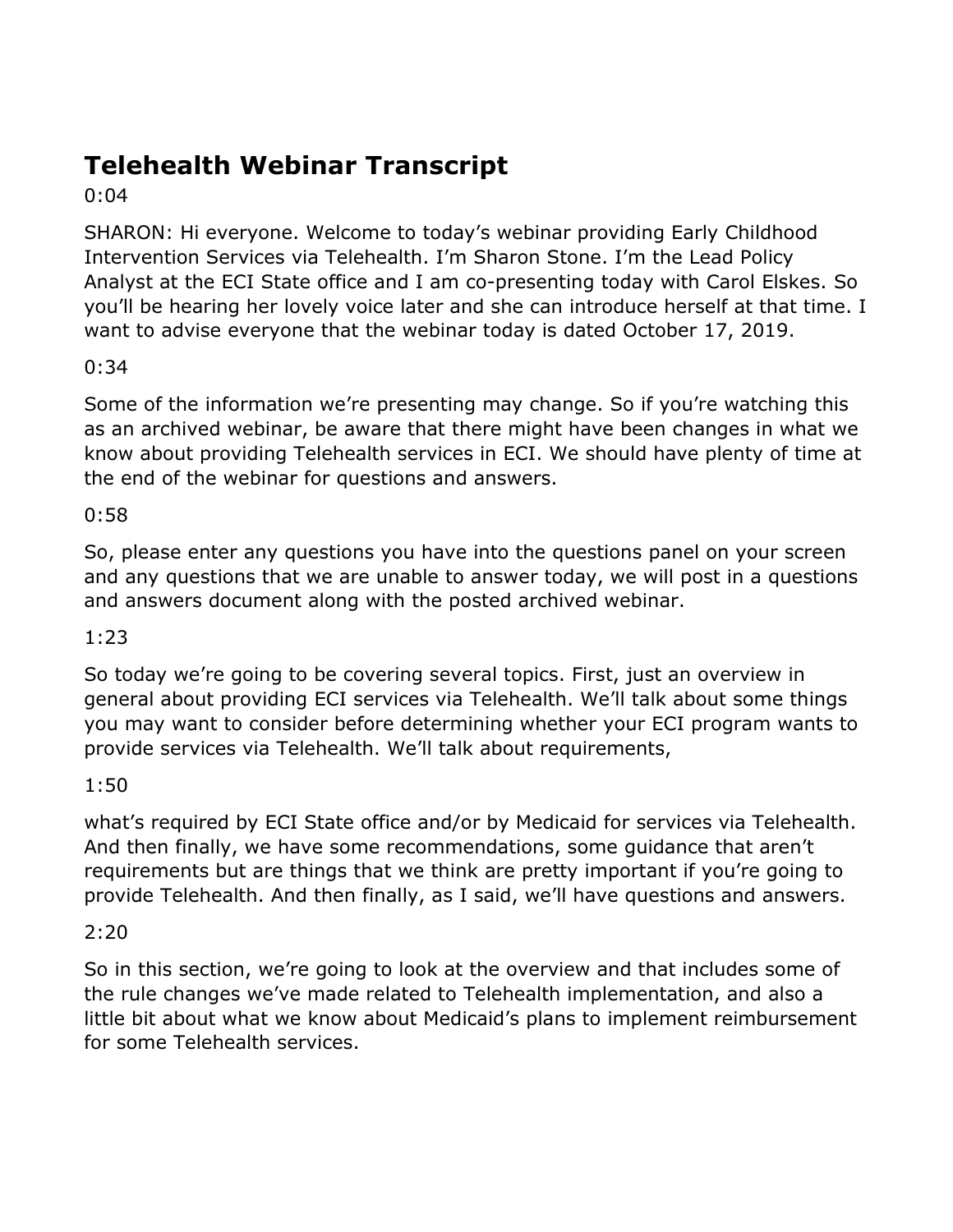So as a lot of you probably know, at the end of June, specifically June 30th, 2019, some new rules went into effect and some of the changes were the addition of some rules related to Telehealth. And so those rules include a definition of Telehealth, which I'm just going to read to you. Telehealth is defined as

# 3:11

healthcare services other than telemedicine medical services delivered by a health professional, licensed, certified, or otherwise, entitled to practice in Texas and acting within the scope of the health professionals license, certification, or entitlement to a patient at a different physical location than the health professional using telecommunications or information technology. One of the reasons that we went

## 3:41

with this definition… the biggest reason we went with this definition, is it aligns pretty perfectly with Medicaid's definition of Telehealth. I don't think we made any changes to that definition.

# 3:55

We wanted to make sure ours matched what Medicaid considers Telehealth and during the course of this webinar and in some other resources that you might access you might also hear the terms "telepractice" or "teleintervention" and those terms are synonymous with Telehealth. So we're going to use those interchangeably: telehealth, telepractice, teleintervention. You may also hear in other areas about telemedicine that is services provided by a physician using Telehealth. So we are not talking about "telemedicine." We're talking about Telehealth.

#### 4:41

So in the rule, in addition to the definition of Telehealth, we added some language that allows specifically Telehealth delivery of case management services,

#### 4:57

as well as specifically specialized rehabilitation services provided via Telehealth.

# 5:05

So those are specifically cited.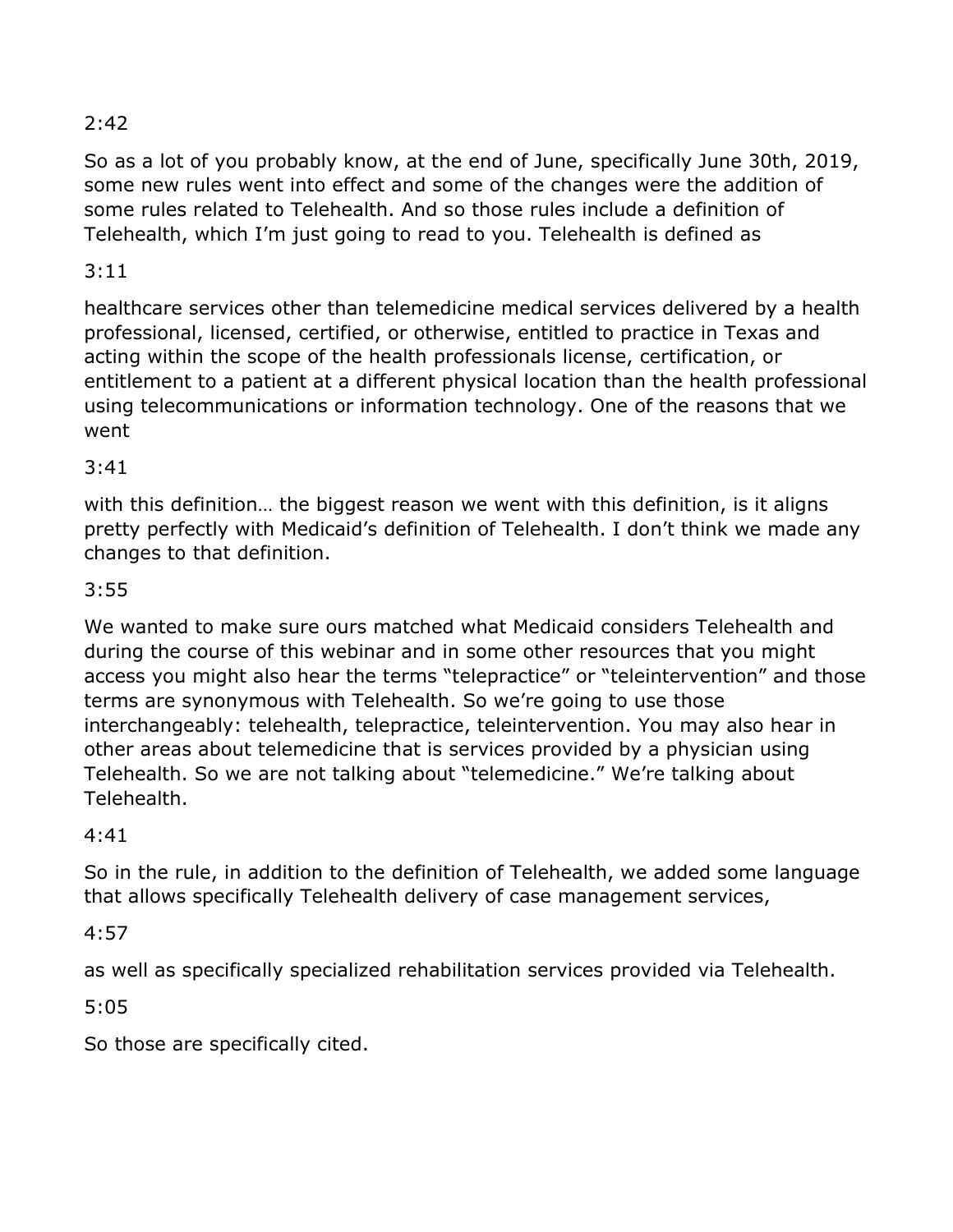However, 40 TAC 108.104 (B) (3) addresses all ECI services and says that any ECI services could potentially be provided via Telehealth. In all cases, Telehealth services may only be provided with the consent of the parent that's written into rule and each of these rules says that if the parent consents to Telehealth, you still have to provide those recommended services in person. So we will talk a little bit more about consent later when we talk about requirements, but there has to be parental consent to provide those services. And again, I also want you to be aware that just because rule allows just about any service to be provided via Telehealth,

## 6:05

it doesn't necessarily mean that's going to be in compliance with a provider's Practice Act or that it's going to be reimbursed. This is just something we're allowing in our rule.

## 6:19

So I want to talk a little bit about Medicaid reimbursement at this time. Medicaid is not paying for ECI services delivered via Telehealth. They have a draft policy which was posted for comment about three weeks ago. I know that many of you commented on that policy Medicaid is currently looking at those comments and determining what they're

#### 6:49

going to do with those. The anticipated effective date for Medicaid reimbursement of Telehealth services is February 1st, 2020. That is what's anticipated. That doesn't mean that's necessarily what's going to happen. There are all kinds of things that could happen to delay that but that's the goal that they are shooting for.

#### 7:19

Not every service will be reimbursed initially. The covered services at rollout include targeted case management, specialized skills training, occupational therapy, and speech therapy. You need to be aware not every CPT code in each of those services is covered. In OT (occupational therapy) and speech, only specific procedure codes will be reimbursed.

#### 7:49

So you'll want to make sure you anybody who's providing Telehealth services is aware of which procedure codes will be reimbursed. All those were all included in the draft policy that was posted.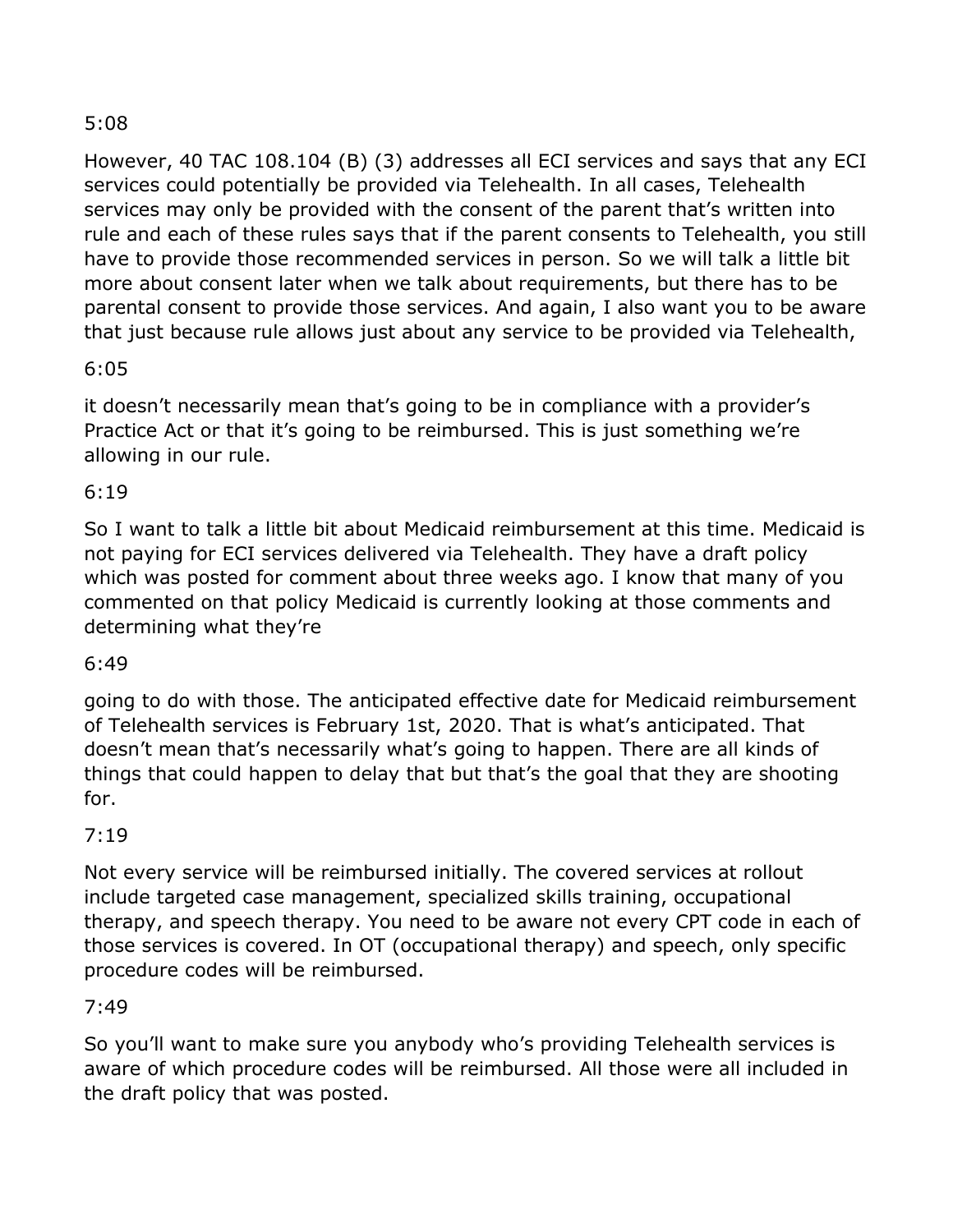At this time, PT (physical therapy) is not going to be reimbursed, PT services via Telehealth, but PT may be added in the future.

#### 8:17

The draft policy was already well on its way to being completed as a draft when the PT Practice Act changed to allow Telehealth, so they did not have a chance to include that in the Medicaid policy. Once the policy is approved and is implemented, the Medicaid Texas Medicaid Provider Procedures Manual will be updated, in the policy will be in there both TMHP and Medicaid MCOs will be required to cover the codes identified in the policy. So you should be able to find all the information you need

#### 9:05

once this is implemented in the Medicaid Provider Procedures Manual. I want to make everyone aware Telehealth does not include texting. Texting is still not an approved reimbursable means of providing any service including targeted case management.

#### 9:34

Some of the things you will probably want to consider for your ECI program when determining whether you want to provide Telehealth are listed right here and we know that a lot of ECI programs are really excited about the possibilities that Telehealth offers. But before jumping in, you're going to want to look at a few things and the first is related to costs. There are definitely some opportunities for cost

#### 10:02

savings via Telehealth, particularly on travel. There's also the potential to deliver more hours of service, just because your staff may not be spending as much time in the car. But there are also some fairly sizable costs that go along with providing Telehealth. There are startup costs and ongoing costs. Startup costs include hardware for both

#### 10:32

staff and families, training time for staff to learn to implement Telehealth successfully and to use all the technology, and there are also probably going to be some ongoing costs, such as security software and data plans. So you'll need to consider or you will probably want to consider those things when you're looking at whether Telehealth is a good fit for your ECI program.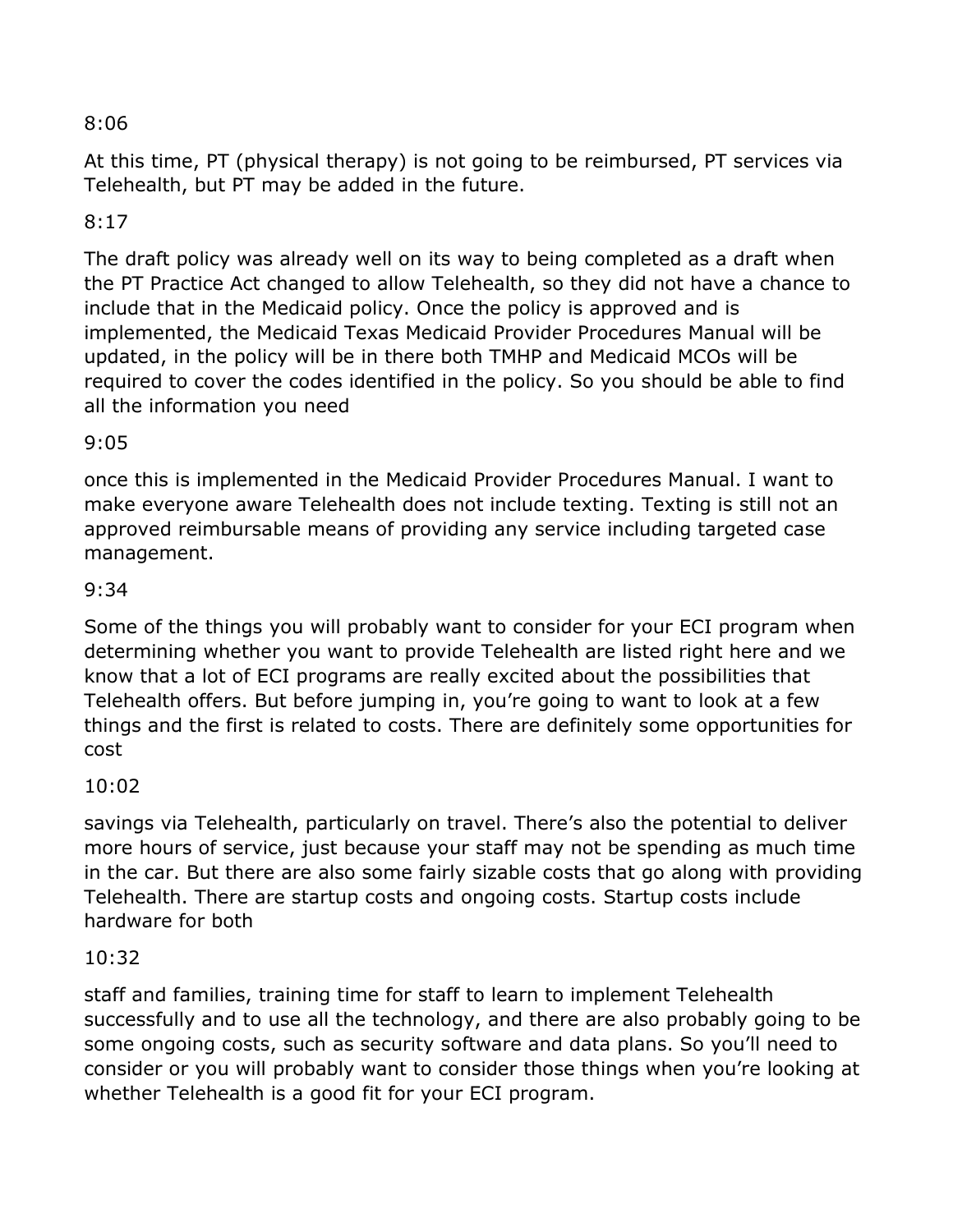You'll also need to consider how comfortable both your staff and families are with technology and how easy or difficult it will be for them to learn to use the hardware, software, or apps that may be involved in Telehealth. And then finally, you'll need to look at the quality of the internet coverage in the service areas where you're thinking about providing Telehealth Services. If the service is really spotty,

# 11:32

as it is in some remote locations, Telehealth services might be impossible without some additional technology and additional costs.

# 11:47

Finally, we're going to talk about the requirements that HHSC-ECI has for the implementation of Telehealth services. And these, I believe, were added to the FY20 ECI contract.

# 12:08

So we'll talk about what those requirements are.

12:13

And I mentioned consent earlier.

# 12:18

Families have to consent in writing before a program can provide Telehealth services. And right now, there is not a state-mandated consent form for Telehealth. Carol will be talking about some resources and some training that we're recommending and in one of those trainings,

# 12:44

there are some sample forms, including a Consent form. But that's up to each individual program as to what that consent form will look like. What it should include is a statement that if the family declines, the services will be provided inperson and it should also include that the family must be able to withdraw their consent at any time.

# 13:15

So a family can initially consent to telehealth, but then they can change their mind later and that needs to be included in the consent that the family signs. There are also some other requirements for Telehealth services. Telehealth services must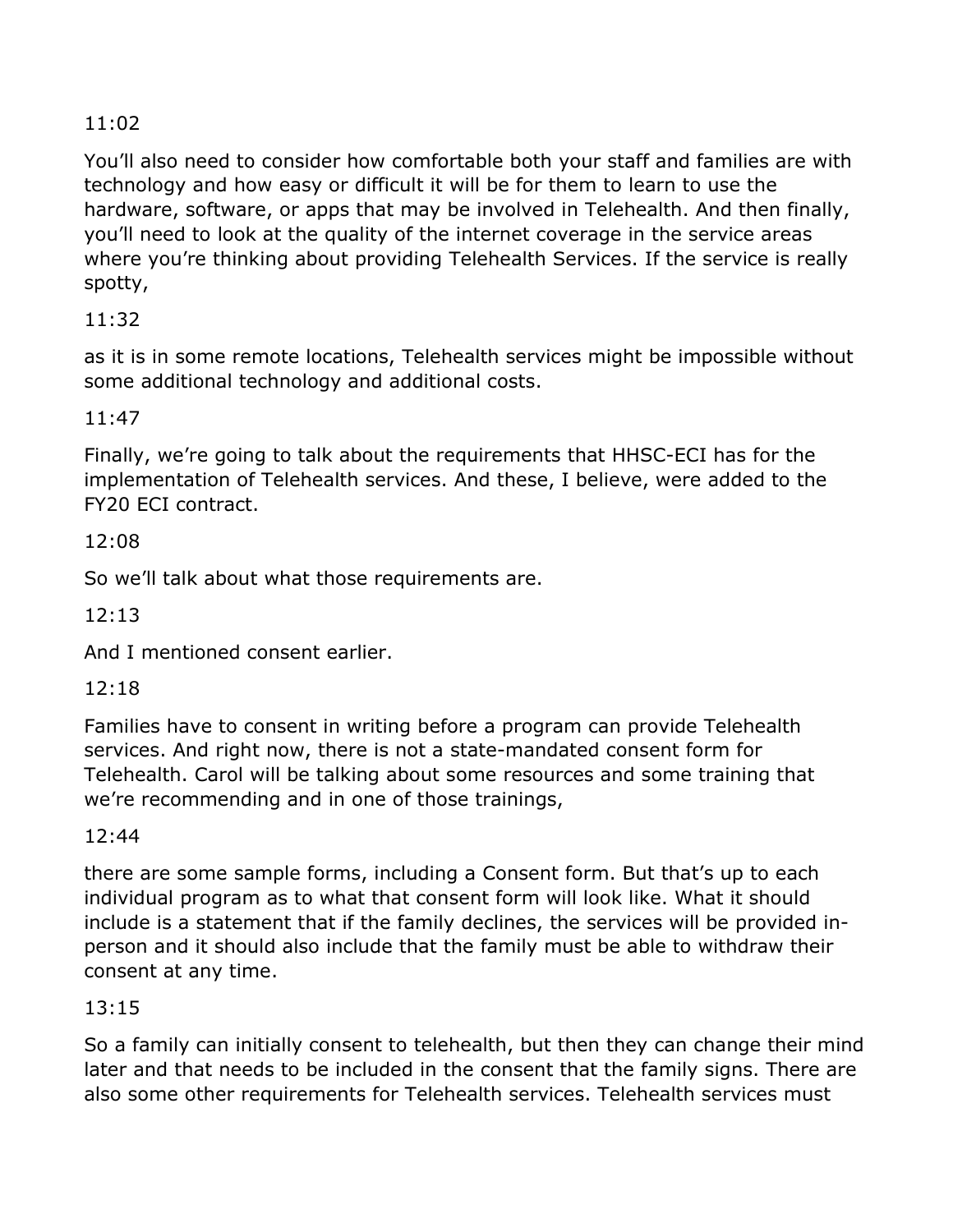comply with all Medicaid requirements. And as I said earlier, the Medicaid policy related to ECI Telehealth services is not in effect yet,

# 13:48

but when it is, the expectation is that all Telehealth services in ECI will comply with all Medicaid requirements, which again will be added to the Texas Medicaid Provider Procedures Manual. Additionally, any provider who is delivering services via Telehealth needs to make sure they're complying with all the requirements in their provider Practice Act

## 14:18

that are related to Telehealth services. And then finally, we just wanted to make sure it's made clear that any of the requirements in 40 TAC Chapter 108 that ECI rules any requirements related to service delivery and documentation also apply to Telehealth services.

## 14:44

Your services will also need to comply with both HIPAA and FERPA requirements. I'm sorry, let me read those out. The Health Insurance Portability and Accountability Act (HIPAA), the Family Educational Rights and Privacy Act (FERPA) have requirements about confidentiality and security, and so whatever technology an ECI program, users will need to meet those requirements. There are some commonly used telecommunication services like Skype and FaceTime that do not meet those requirements.

# 15:27

So if you were planning on using something like Skype or FaceTime, that will not work to meet HIPAA and FERPA and there are other familiar programs or software apps such as Zoom that could potentially meet those requirements, but you might need to purchase additional security applications. If you're using something like Zoom, this is something that every ECI program will need to research before implementing Telehealth to determine what might be the best software or applications that will provide the right level of security for your program and your families.

#### 16:13

You're going to need to educate families about how to ensure that the service delivery sessions are secure and confidential. So, for example, letting families know that the services need to be provided in their home or a secure location. They can't take their laptop to the McDonald's Playplace and have a secure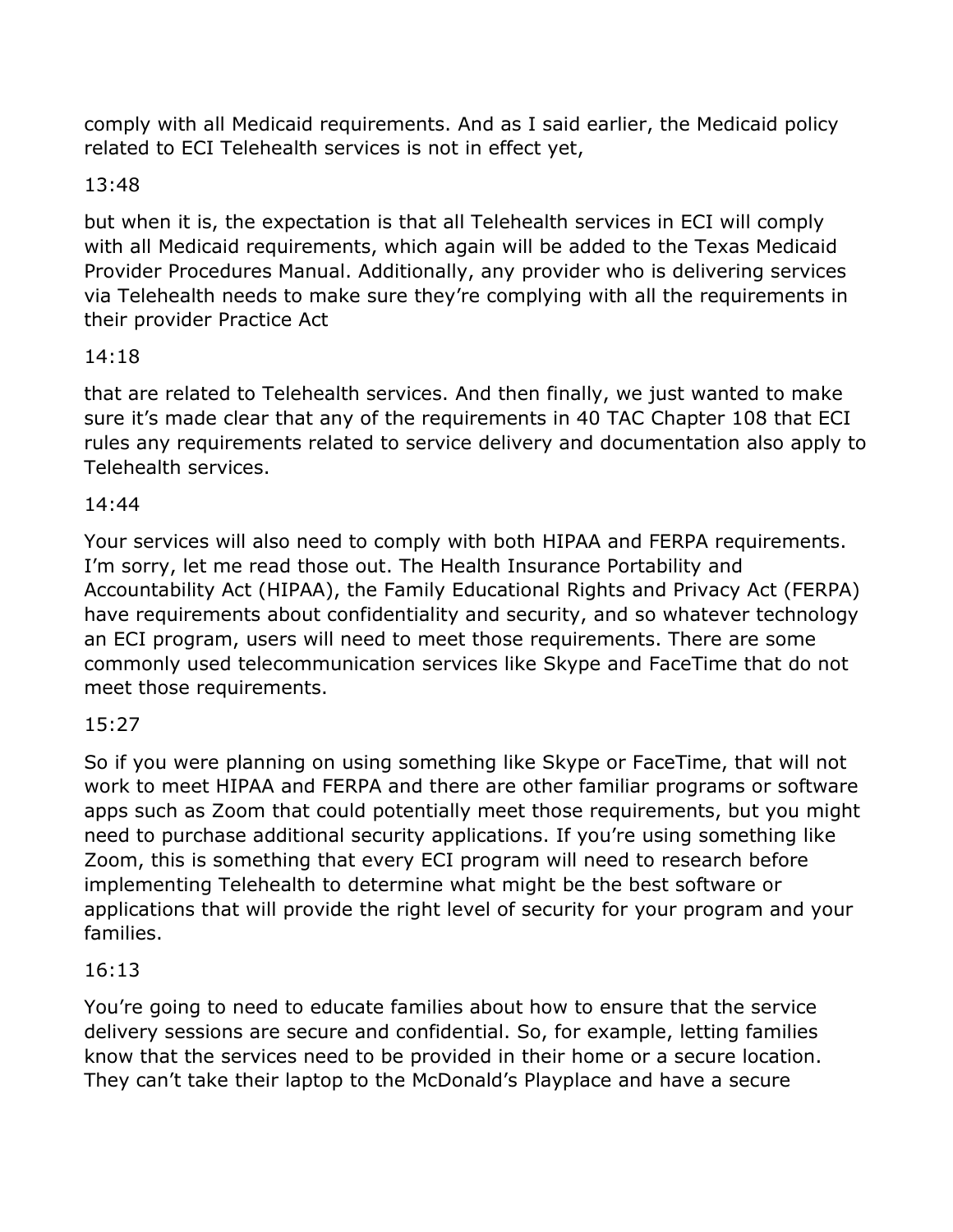HIPAA and FERPA-compliant Telehealth session. So families will also need to be educated about this and some of you may already be at an agency where there are programs at your agency that are using Telehealth Services already and particularly

# 17:00

if you're an agency that provides Behavioral Health Services, and if you're at one of those agencies, it's very likely that the research has already been done about what are the best technology to use. And so you may be able to build off what's already happening at your agency.

## 17:24

So those are all the requirements we have related to Telehealth. I'm going to turn it over to Carol Elskes to talk about our recommendations.

# 17:37

CAROL: Good afternoon, everyone. My name is Carol Elskes and I am a Quality Assurance Therapist Consultant here at the ECI office. Because we know telepractice can be quite different from traditional in-person service delivery, we at the state office want to offer some recommendations for providing Telehealth services. To be clear, nothing in this section is required by rule or law. These are just some ways to support successful and smooth

#### 18:07

implementation of Telehealth and ensure quality service delivery. We're going to provide recommendations for choosing children and families who will benefit. Choosing staff to provide Telehealth services training for staff initial evaluation, and evaluating family satisfaction and child progress. Now, let's get into a little bit of detail.

#### 18:34

When looking at which families and children your program wants to serve via Telehealth, remember it's not the right fit for everyone. A good place to start is with the IFSP. If a child's goals involve increasing range of motion, improving swallowing, or similar goals that would require close observation or lots of demonstration by the therapist, Telehealth may not be the right fit initially.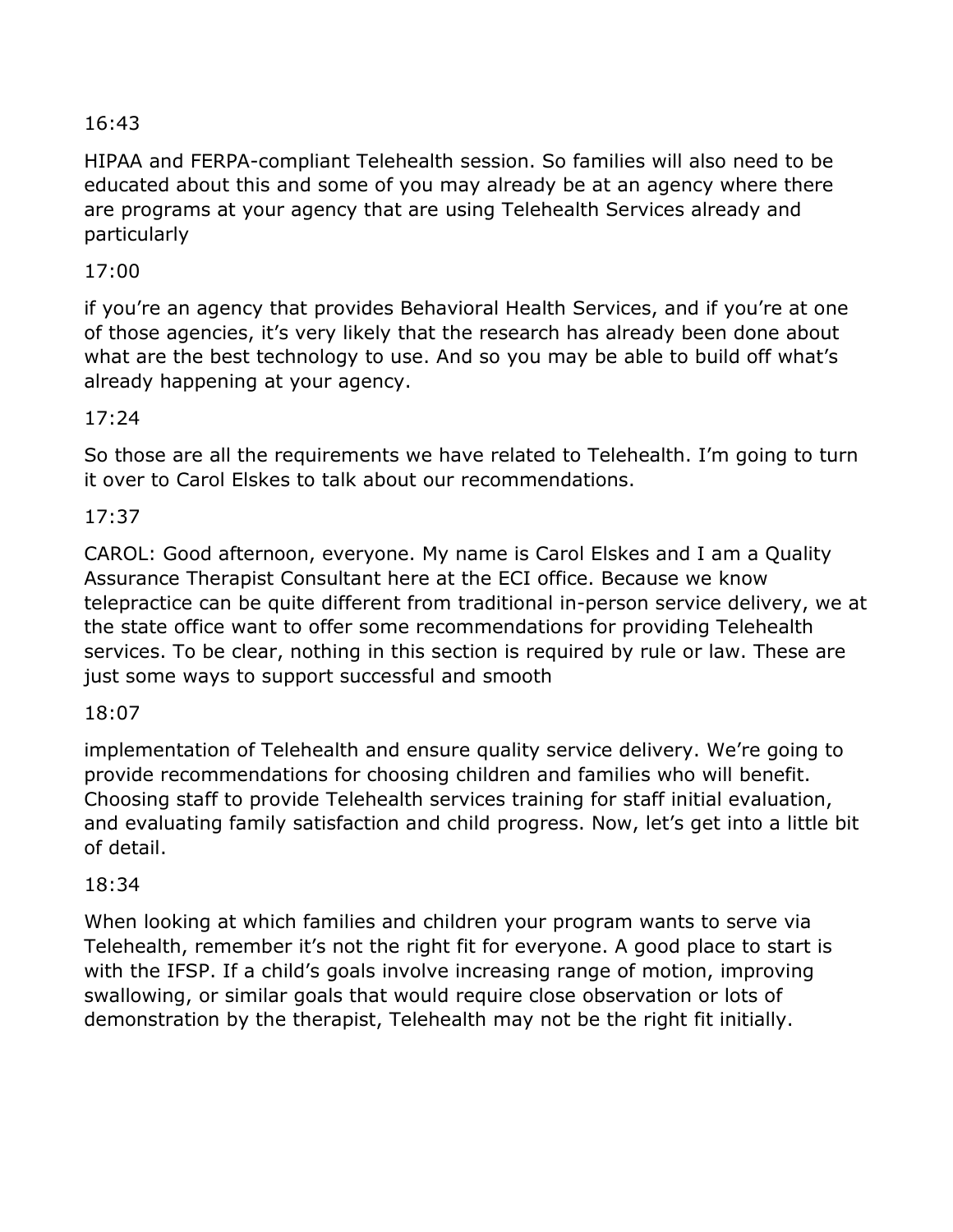On the other hand, goals that involve strategies a therapist can talk a parent through or demonstrate using a doll or props might be an opportunity to use Telehealth services. Some examples of goals, like these, might include having a trial transition from lying on the floor and to sitting using both hands to manipulate objects or expanding from one-word to two-words phrases.

## 19:27

You need to talk with the family about what they're comfortable with. Can they watch what a therapist is doing and comfortably do it at home, or would they prefer a therapist guiding the activity in person?

#### 19:45

There are some cases in which Telehealth seems to be an obvious choice. Some examples include a family who lives in a remote area far from the provider and traveling to the home puts a strain on the provider's resources.

#### 20:00

A child who might be medically fragile for whom visitors pose a health risk, or possibly a neighborhood that might be dangerous to travel to due to hazardous road conditions.

#### 20:13

But less obvious factors need to be considered as well. Does the family have a well-lit quiet area for sessions with the provider? What are the family supports if there are other children in the home? Is there a friend or family member that can watch them during the session or possibly even help integrate them into the session? Is the family familiar and comfortable with the technology that they'll have to use during the session? Do they have a strong Internet connection?

#### 20:42

Or are there resources available to help strengthen that connection?

#### 20:47

Completion of the family technology checklist for teletherapy may be beneficial to determine if the family has the capability for Telehealth services. You can find a sample of this type of form in the resources provided at the end of this webinar.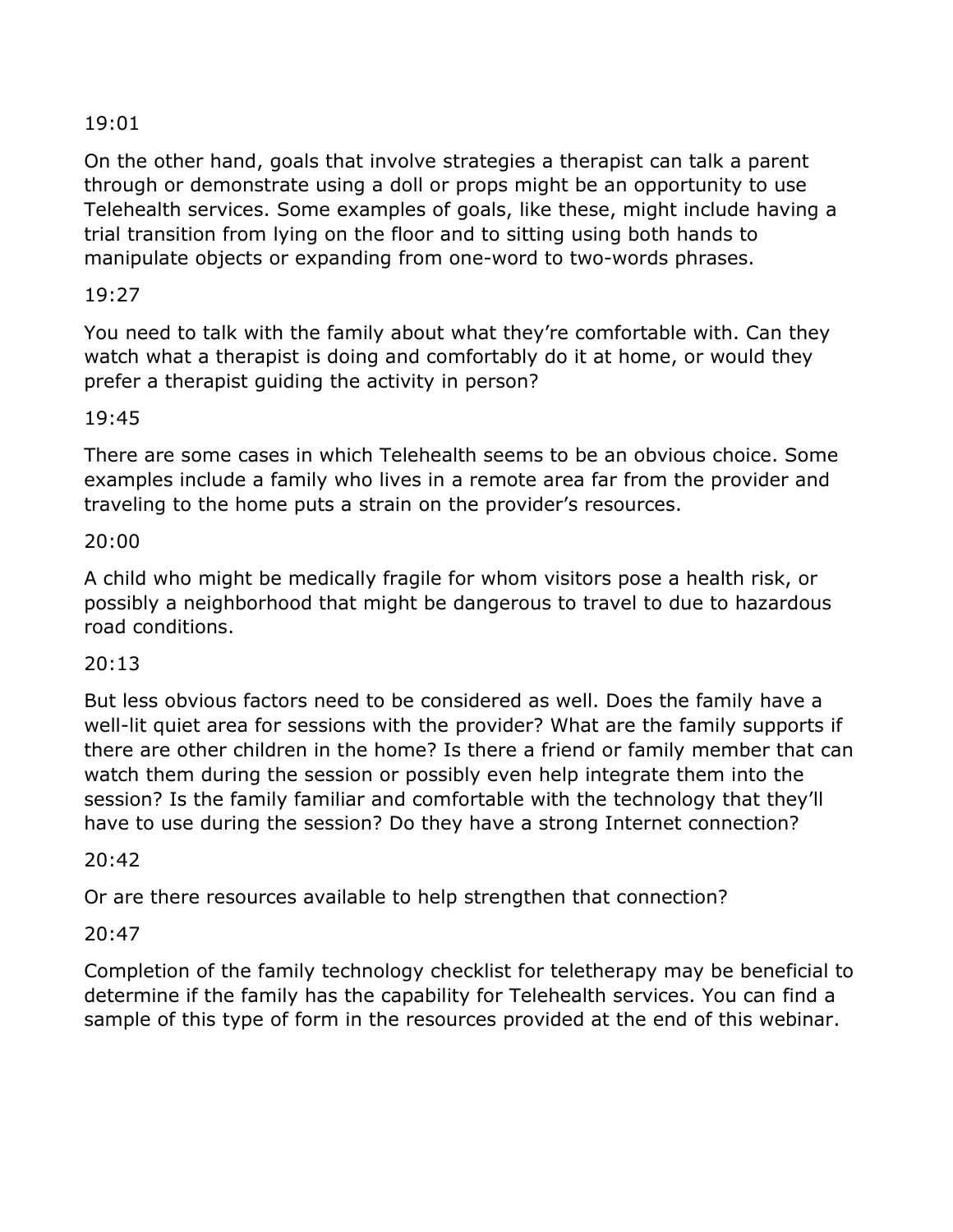And remember, there should always be opportunities for both Telehealth and inperson services for each family and all providers. This helps with rapport and reassures families that progress is occurring and concerns are not being missed.

# 21:23

So think about your program staff for a moment. Who on your team is a great coach who allows caregivers to implement strategies while providing good feedback? Since there aren't going to be opportunities to provide hands-on support until in a Telehealth session, strong coaching ability is critical.

## 21:43

Staff must be able to clearly describe activities and provide adequate verbal instruction. Telehealth providers also need to be comfortable with technology and have enough knowledge to troubleshoot basic problems that might arise during the session.

## 22:00

Finally, staff who provide Telehealth need to be flexible.

#### 22:05

Adjusting strategies that might not work for the child or caregiver requires flexibility in any session, but it can be even more challenging when the provider isn't in the room with the parent.

#### 22:19

Telehealth providers need to be articulate and quick thinking enough to adjust their explanations and teaching style when a parent has difficulty understanding how to practice a strategy. Remember, Telehealth isn't for every provider. We strongly recommend that you don't expect all providers to implement telepractice.

#### $22.44$

Okay, before delivering a Telehealth service, we strongly recommend that staff who are interested in providing these Services receive training specifically about telepractice. There are a variety of free Telehealth trainings available.

#### 23:00

The Telehealth workgroup here at the state office viewed online trainings provided through the National Center for Hearing Assessment and Management or N-CHAM at Utah State University and through Early Intervention Colorado.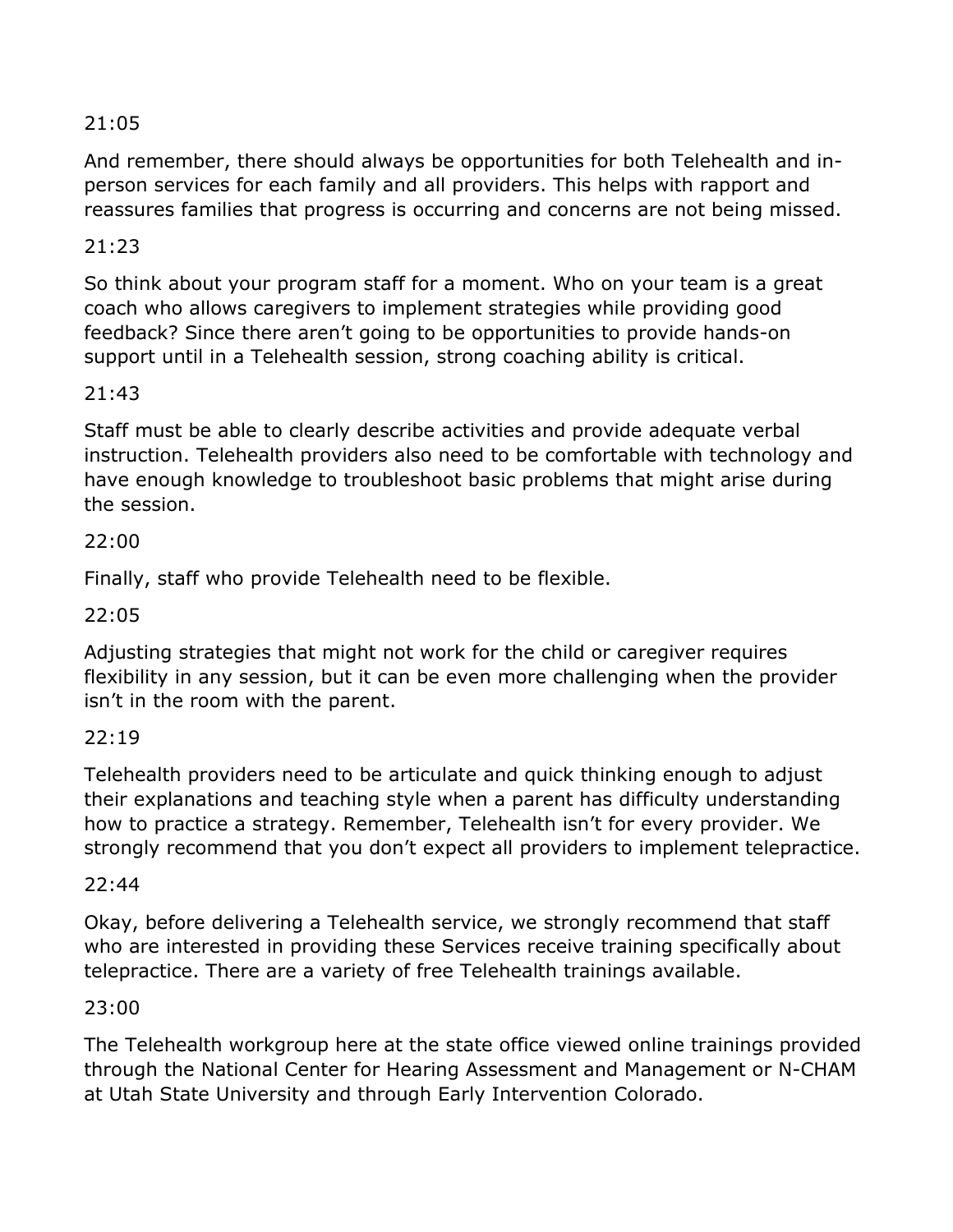The interim trainings include excellent modules for providers, families, and administrators and include links for helpful checklists and other documents to use and implement Telehealth services.

# 23:30

The Colorado training includes multiple modules on best practices for providing services via Telehealth and includes many video examples of various aspects of a Telehealth session, while the N-CHAM trainings are easily accessible. You will have to contact Early Intervention Colorado through their website for permission to access those trainings.

# 23:57

After the providers are trained, they might also benefit from practicing Telehealth delivery with their peers before providing those services to the families. This gives an opportunity to get comfortable with the apps or software, practice describing strategies, and determine what office set up works best for them.

## 24:25

We also strongly recommend that all initial discipline specific evaluations be completed in person.

#### 24:32

It may be difficult to identify all the strengths, needs, and concerns without interacting directly with the child. Completing the assessment in person also allows the provider to start building a relationship, learn more about the family, and see the kind of space, toys, and other materials the family has to work with. Being in the same space with a family, especially in their home, provides a lot of information and the things you notice can inform services moving forward.

#### 25:04

Even if the evaluator cannot be there in person, having another provider such as the service coordinator or maybe another provider the family is familiar with already sitting there with the family during the evaluation can put the family at ease. Other ECI professionals can also help identify strengths or concerns the family may not be aware of.

# $25:24$

Ideally, all families receiving teleintervention will also receive some services in person. We recommend that each Telehealth provider periodically provide an in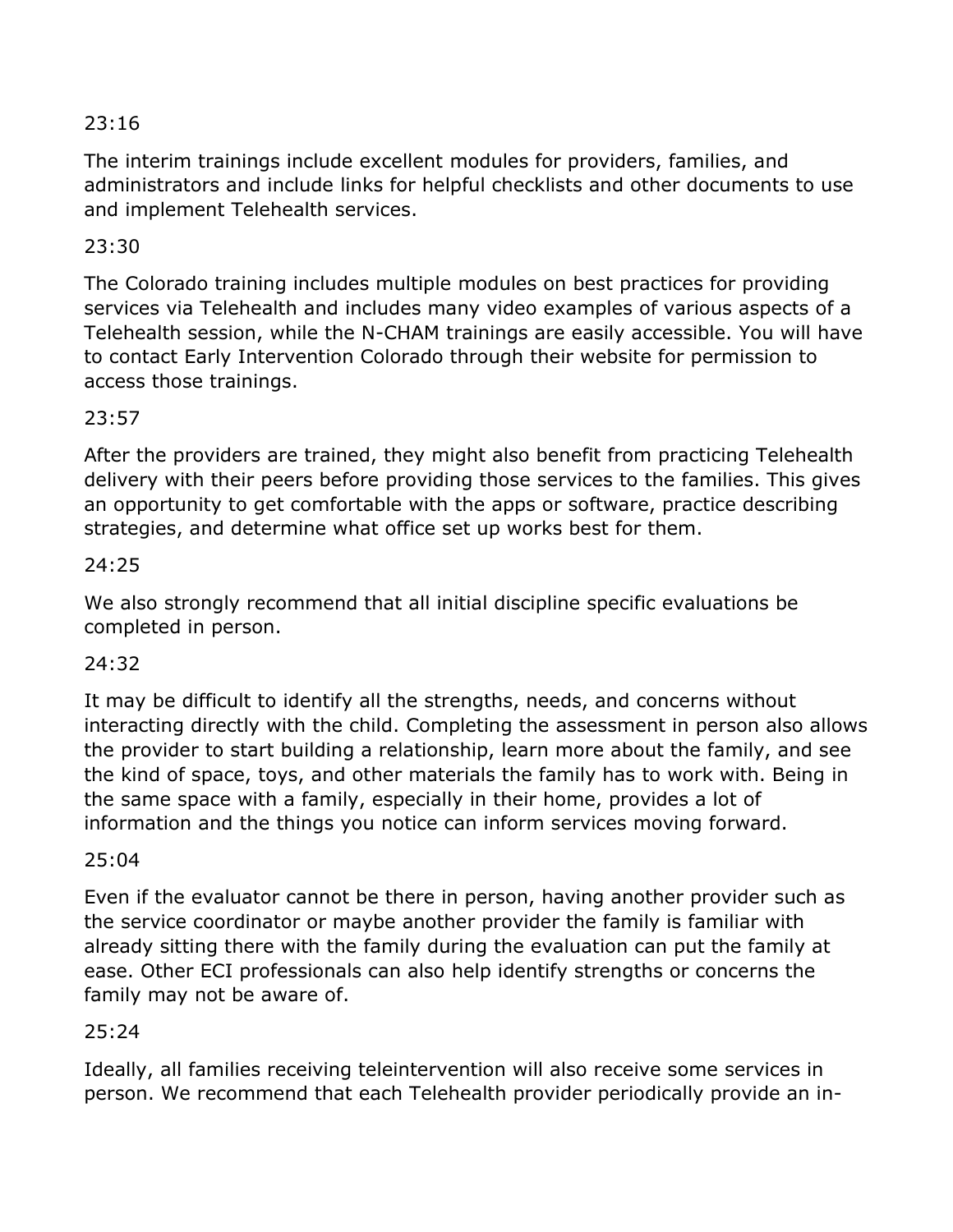person visit. This can help strengthen the relationship with the family and it also helps ensure providers are accurately noting areas in which the child is making progress and those in which new concerns may be emerging.

# 25:58

In order to make sure Telehealth services are working for the child and family, we recommend you evaluate family satisfaction at least every six months. For families receiving Telehealth services, a periodic review or annual IFSP might be a good time to do this.

# 26:15

The survey can include questions like, how satisfied are you with the services you and your child receive? Are you able to implement the activities the provider shows you? Are you able to communicate comfortably with your provider? And, do you believe your child is making progress?

# 26:33

If possible, compare satisfaction of families receiving Telehealth with those receiving in-person services.

# 26:43

In addition to evaluating family satisfaction with Telehealth services, it's also a good idea to look at the impact of Telehealth on the child's progress. Are children making the amount of progress team members anticipated? You can use a tool to measure progress on a more regular basis than the annual evaluation or providers can use their clinical impressions to gauge progress.

# 27:10

If possible, compare progress with similar children receiving in-person services. You can also compare entry and annual Global Child Outcome ratings for children receiving Telehealth and in-person services to see if there's any differences there.

#### 27:30

We have a slide for links we're trying to get to.

# 27:42

Okay, we will provide that to you, but we do have two links to the N-CHAM trainings and the Colorado trainings and they're excellent. And we also embedded in those are going to be resources that will include sample forms and additional resources that you might want to consider using with your program.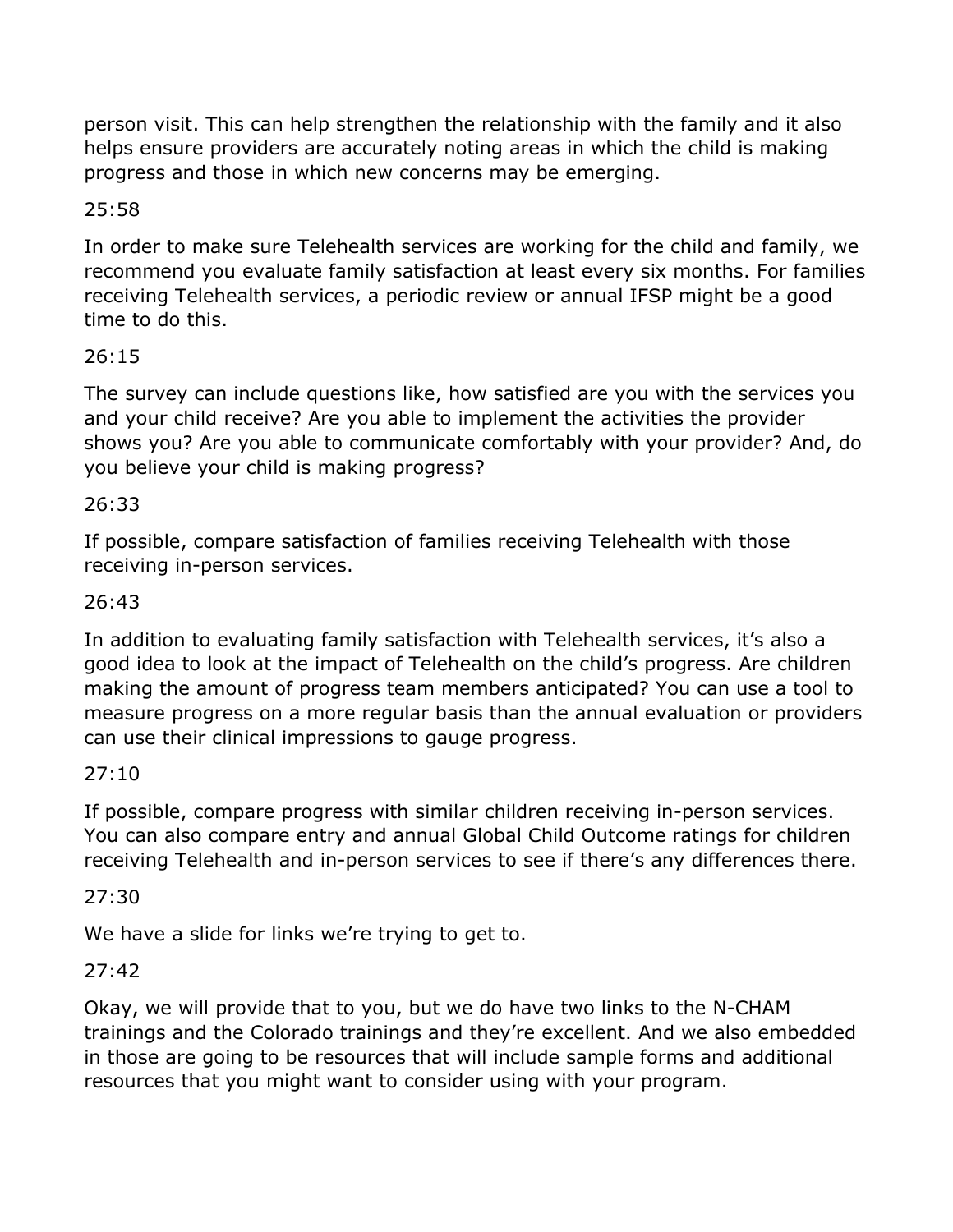Remember, these are forms that you can adapt and use and make unique for your program or you can them as is. So now we're going to open

# 28:18

it up for some questions and I'm going to give it back to Sharon.

SHARON: So far it looks like we only have one question which is, what changes are you expecting as mentioned early in the call and we're not necessarily expecting any changes. What I was referring to are things like the date in which Medicaid is going to implement Telehealth reimbursement.

#### 28:47

The projected date but that could always change. Also, the Medicaid policy could potentially be changed from what from the draft that was posted. So I just wanted people to be aware there but there's nothing specific that we're expecting to change. Okay, the next question, is there any possibility of nutrition or family counseling services

#### 29:18

being provided via Telehealth? You can provide those Services via Telehealth and comply with ECI rule, but that doesn't mean that they will be reimbursed by Medicaid or any other payor and as far as the possibility of Medicaid someday allowing nutrition or family counseling services being provided,

#### 29:48

in ECI via Telehealth, we really don't have any knowledge of that at this time, but that's certainly something we can ask the folks at Medicaid. The next question. I think is a really excellent question that I anticipated, will reimbursement rates for TCM be the same for Telehealth as versus phone? We don't have a firm answer on this from Medicaid.

#### 30:18

So I'm not really sure if it's going to be billed or be reimbursed at the phone TCM rate, the face-to-face TCM rate, or some other specific Telehealth rate. So, the answer to that right now is, we don't know. I haven't heard or seen any discussion of rates at this time.

#### 30:45

Okay, another question about reimbursement that was just answered. Somebody asks, we're currently using Skype for Business, soon-to-be Microsoft Teams for our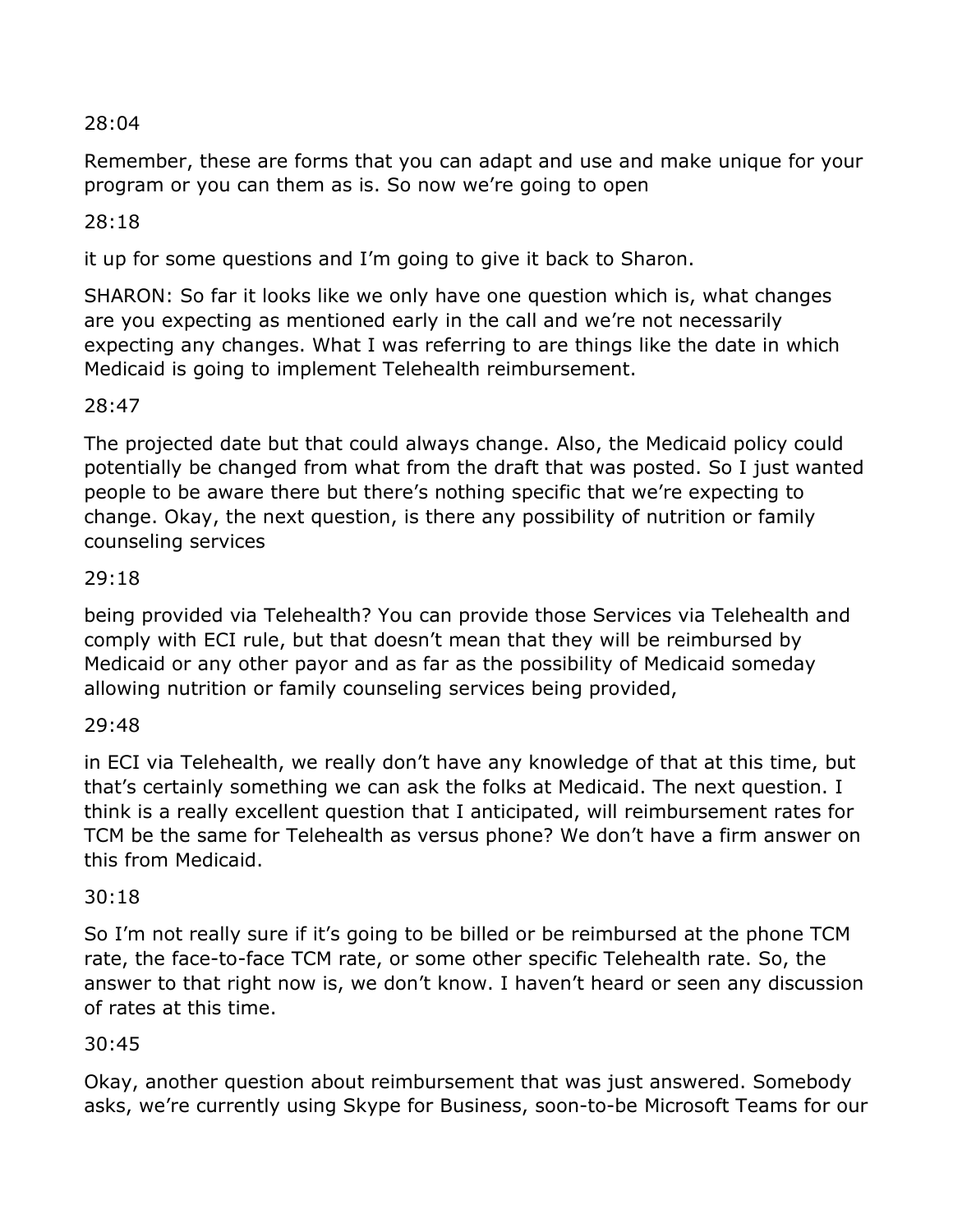Behavioral Health Telehealth services. So that's a comment somebody sent and I'm not familiar with Skype for Business

31:06

so I don't know if that is HIPAA or FERPA compliant, but that's certainly something that programs can include in their research when they're looking at options for Telehealth technology.

# 31:23

Somebody asked what does the reimbursement rate look like for private insurers? We haven't heard anything about that. I don't know if anybody else here has heard about whether private insurance is going to reimburse these services via Telehealth.

# 31:46

I am not sure, but I do think that that that is a good possibility. I don't know at what rate, but I know there are providers out there providing Telehealth services and getting reimbursed. So hopefully that will be the case. Then the next question is, please restate the Telehealth options for PT services. PT did allow through their

# 32:15

Practice Act on that that they can now provide Telehealth services, but it was too late to add to our Medicaid policy, but that doesn't keep you from providing those services.

# 32:30

It just won't be reimbursed through Medicaid at this point. Hopefully that will be added soon, but that that is not going to happen initially.

#### 32:44

Okay, the I think those are all the questions we've received. We'll hold on for just another minute or less to see if…oh, here's another question. Will we need to document Telehealth on the grid or the grid/services page? Yes, right now we're looking at making those changes

#### 33:12

to the services page of the IFSP to make sure that Telehealth can be documented. There are also changes planned for T-KIDS to be able to enter into T-KIDS which services are provided by Telehealth. But at this time those changes have not been made yet.